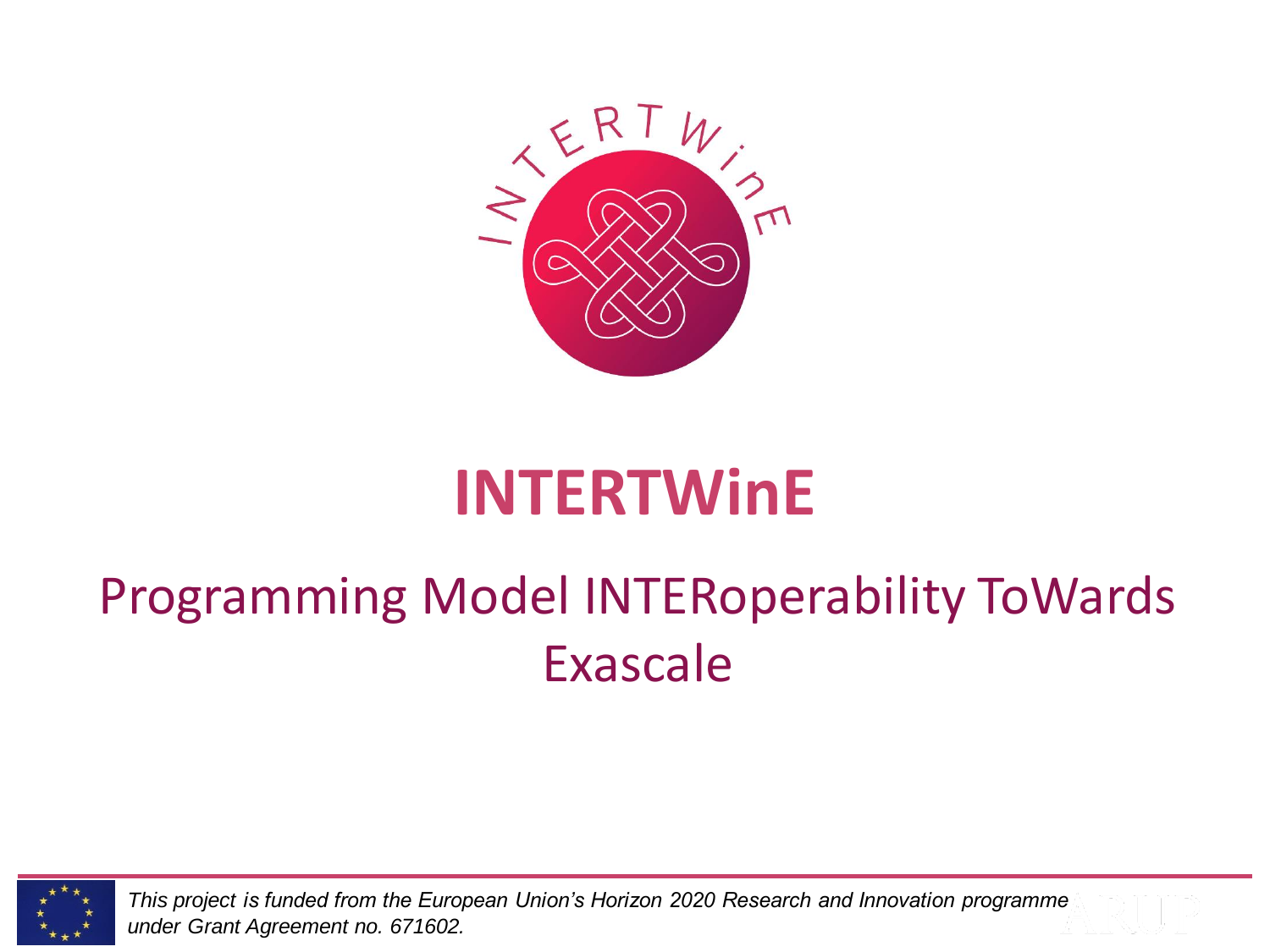### **Highlights of the project**

- **INTERTWinE is all about interoperability: making sure that tried and tested ways to program a supercomputer work together effectively and efficiently.**
- **Extreme-scale parallelism exposed in multiple layers of hardware will require the use of multiple APIs in a single program to deliver Exascale performance.**
- **There exist interoperability problems when using today's leading parallel APIs both across different layers, and also within the same layer, which will require improvements to API specification and runtime implementation.**
- **INTERTWinE is addressing interoperability issues for six key APIs: MPI, GASPI, OpenMP, OmpSs, StarPU and PaRSEC**
- **INTERTWinE will demonstrate the benefits using several applications/kernels, including iPIC3D, Ludwig and Tau.**



www.intertwine-project.eu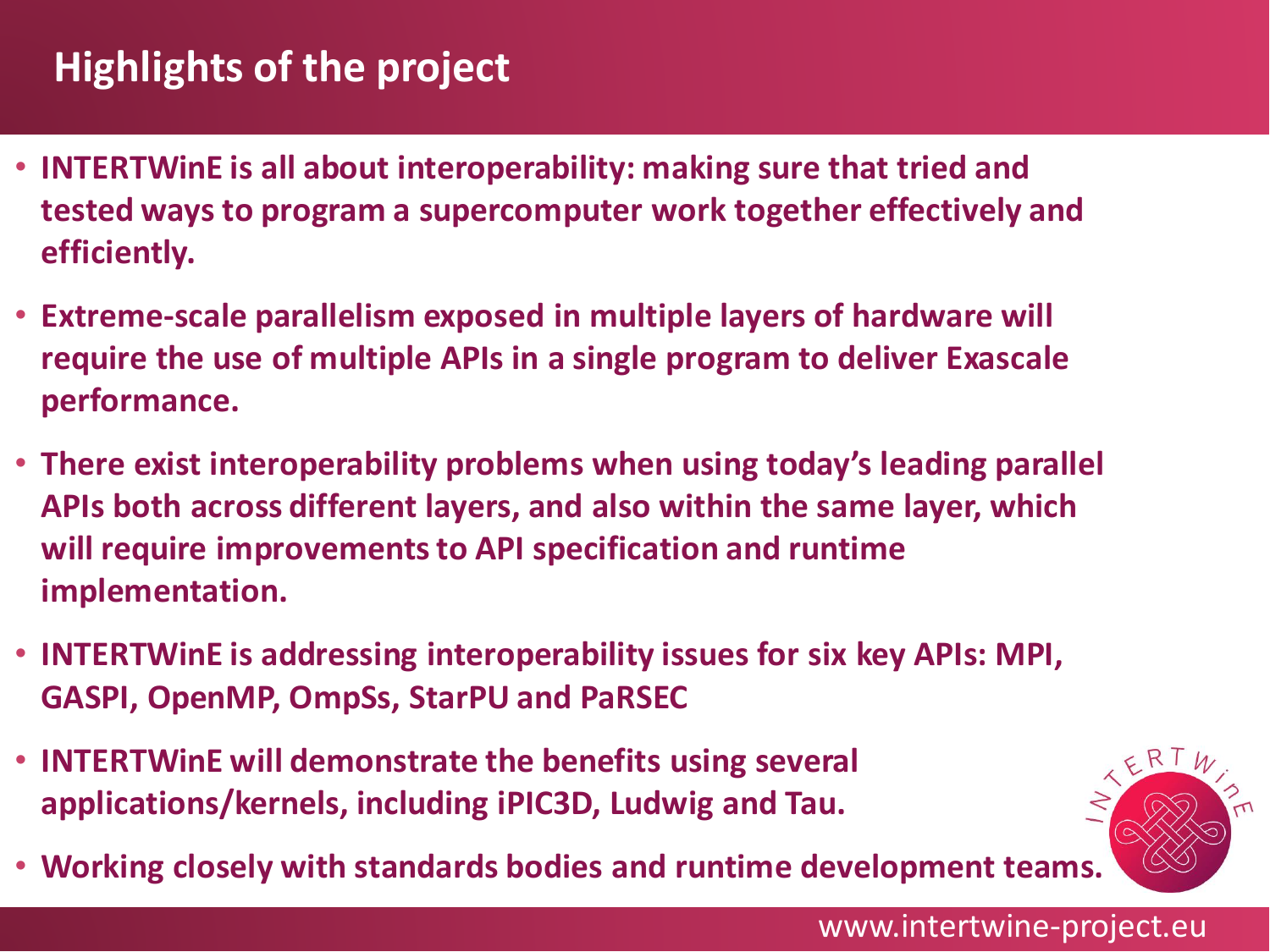## **Technology suggested for inclusion in an EsD project**

#### • **GPI-2 implementation of GASPI standard**

- with new interoperability features with MPI (mature, robust).
- **Benchmark suite**
	- kernels and applications ported to a variety of API combinations (in preparation).
- **Resource Manager**
	- APIs and reference implementation for effective resource sharing between multiple runtimes on the same node (prototype under development).

#### • **Directory/Cache**

• API and reference implementation supporting task scheduling across distributed systems on top of different communication transport layers (prototype, under development).

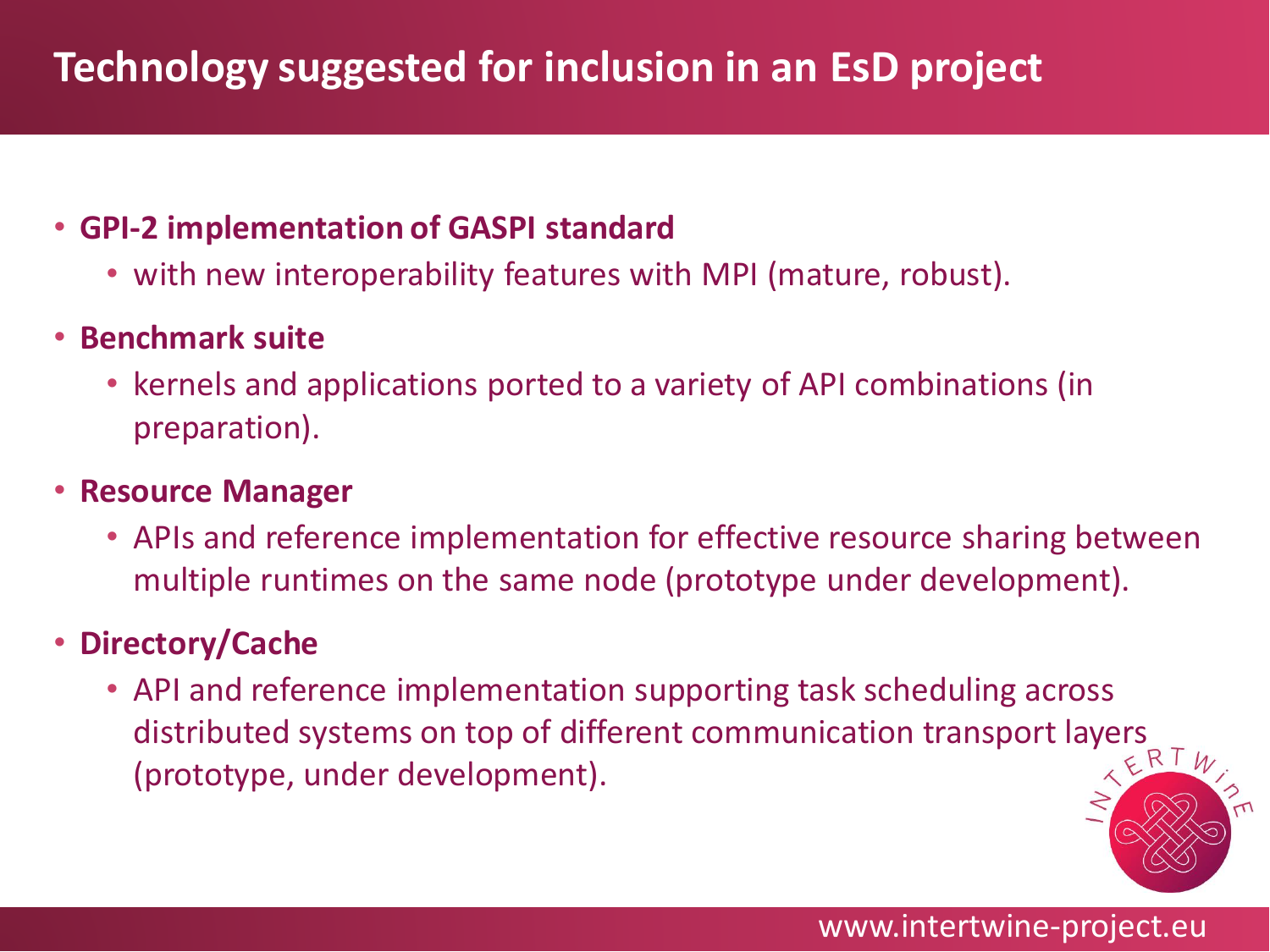#### • **Integrated MPI and OmpSs runtimes**

- supporting efficient message passing within tasks (prototype, under development).
- **StarPU runtime** 
	- with enhanced support for distributed memory systems (in development).
- **PaRSEC runtime** 
	- with enhanced interoperability features supporting PLASMA and DPLASMA linear algebra libraries (in development).